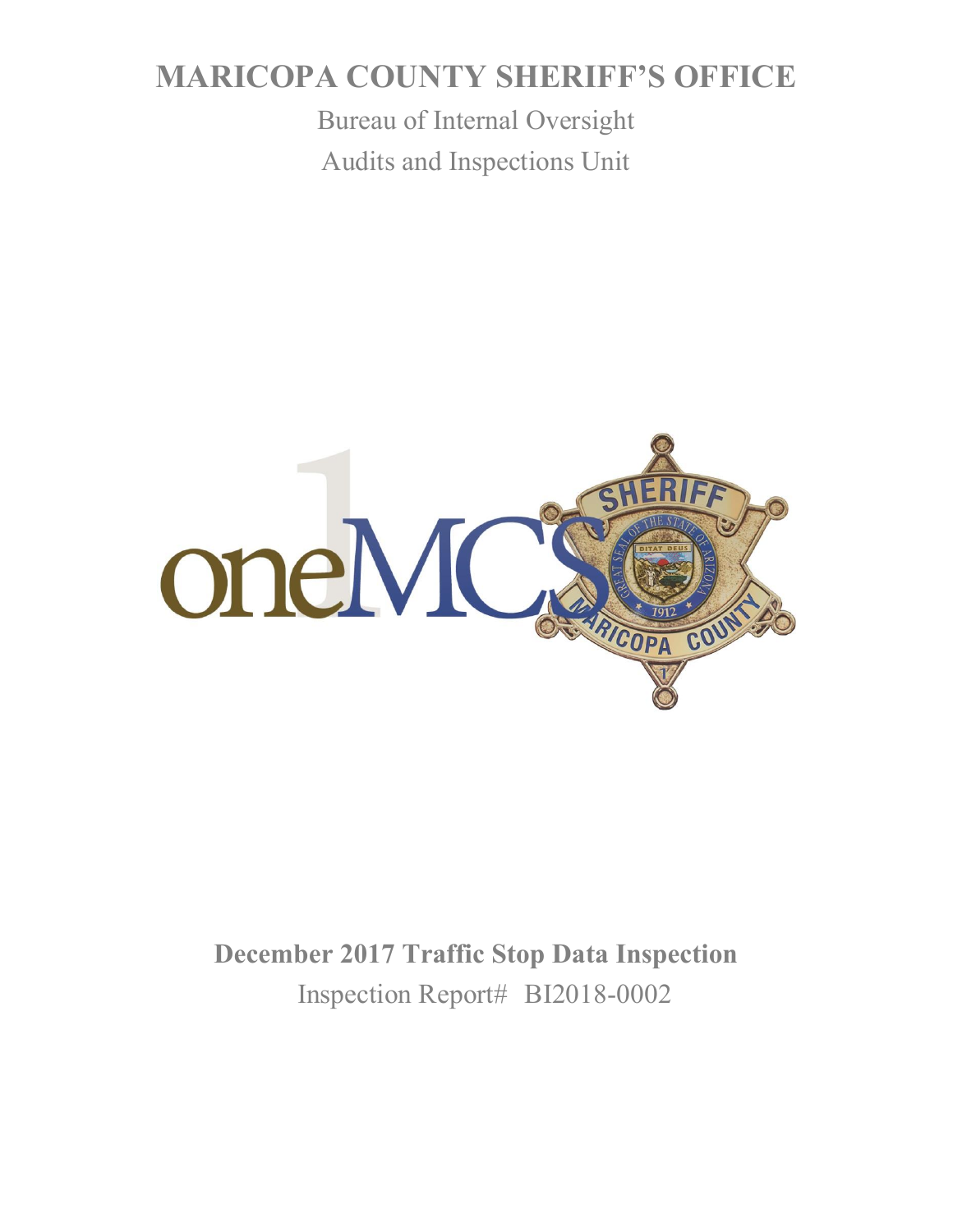#### **Background:**

The Audits and Inspections Unit (AIU) of the Bureau of Internal Oversight (BIO) inspects Traffic Stop Data collected in the TraCS system on a monthly basis. The purpose for the inspection is to ensure compliance with Office policies and promote proper supervision. A total of 35 traffic stops are selected each month for review. To achieve inspection results the auditor will utilize the TraCS system, JWI, I-Net Viewer, body camera video, (www.Evidence.com), and Communication Recordings. These entries will be uniformly inspected utilizing a matrix developed by the Bureau of Internal Oversight. Additionally, a JWI inquiry will be made on all deputies' involved in the traffic stop to determine if a license and/or warrants check was run during the stop. The following procedures and Briefing Boards will be used in the (BIO) Matrix, which include but are not limited to EA-3, EA-11, EB-1, EB-2 EB-11, GJ-3, GJ-4 GJ-35, GF-3, CP-1 CP-2, CP-5 CP-8, CP-8.1.A & .5, Briefing Board Numbers 09-31, 13-31 14-12, 14-28, 14-33 14-66, 14-67, 14-68, 15-01, 15-04

#### **Matrix Procedures:**

- $\triangleright$  Verify all information on traffic stop data forms match, respectively
- Verify all information on traffic stop data forms match CAD
- $\triangleright$  Verify all information on traffic stop data forms match body camera video
- Determine if all license and warrant checks were documented
- $\triangleright$  Determine if the name of any individuals from a license and/or warrant check (including subject's surname) are documented
- $\triangleright$  Confirm the name, serial number, and unit of all involved are documented
- $\triangleright$  Verify the license plate state and number are documented
- Confirm the total number of occupants are documented
- $\triangleright$  Verify the pre-stop and post-stop subjective perceived race, ethnicity, and gender of the driver and any passengers are documented
- $\triangleright$  Determine if contact was made with any passengers, the nature of the contact, and the reasons for such contact are documented
- $\triangleright$  Confirm if the reason for the stop was recorded with a description of the traffic or equipment violation observed, if any, prior to contact with the occupants, and any indicators of criminal activity developed before or during the stop
- $\triangleright$  Verify the time the stop began, time any citations were issued, time releases were made without citation, time any arrest were made, and time the stops/detentions were concluded and documented
- $\triangleright$  Confirm whether any inquiry as to immigration status was conducted and whether ICE/CBP was contacted, and if so, the facts supporting the inquiry or contact with ICE/CBP, the time Supervisor approval was sought, the time ICE/CBP was contacted, the time it took to complete the immigration status investigation or receive a response from ICE/CBP, and whether ICE/CBP ultimately took custody of the individual and documented
- $\triangleright$  Determine whether any individual was asked to consent to a search (and the response), whether a probable cause search was performed on any individual, or whether a pat-and-frisk search was performed on any individual and documented
- $\triangleright$  Verify if any contraband or evidence was seized from any individual, and if the nature of the contraband or evidence seized was documented
- $\triangleright$  Confirm the final disposition of the stop, including whether a citation was issued or an arrest was made or a cite and release was made
- $\triangleright$  Confirm the city location of stop was documented on traffic stop data forms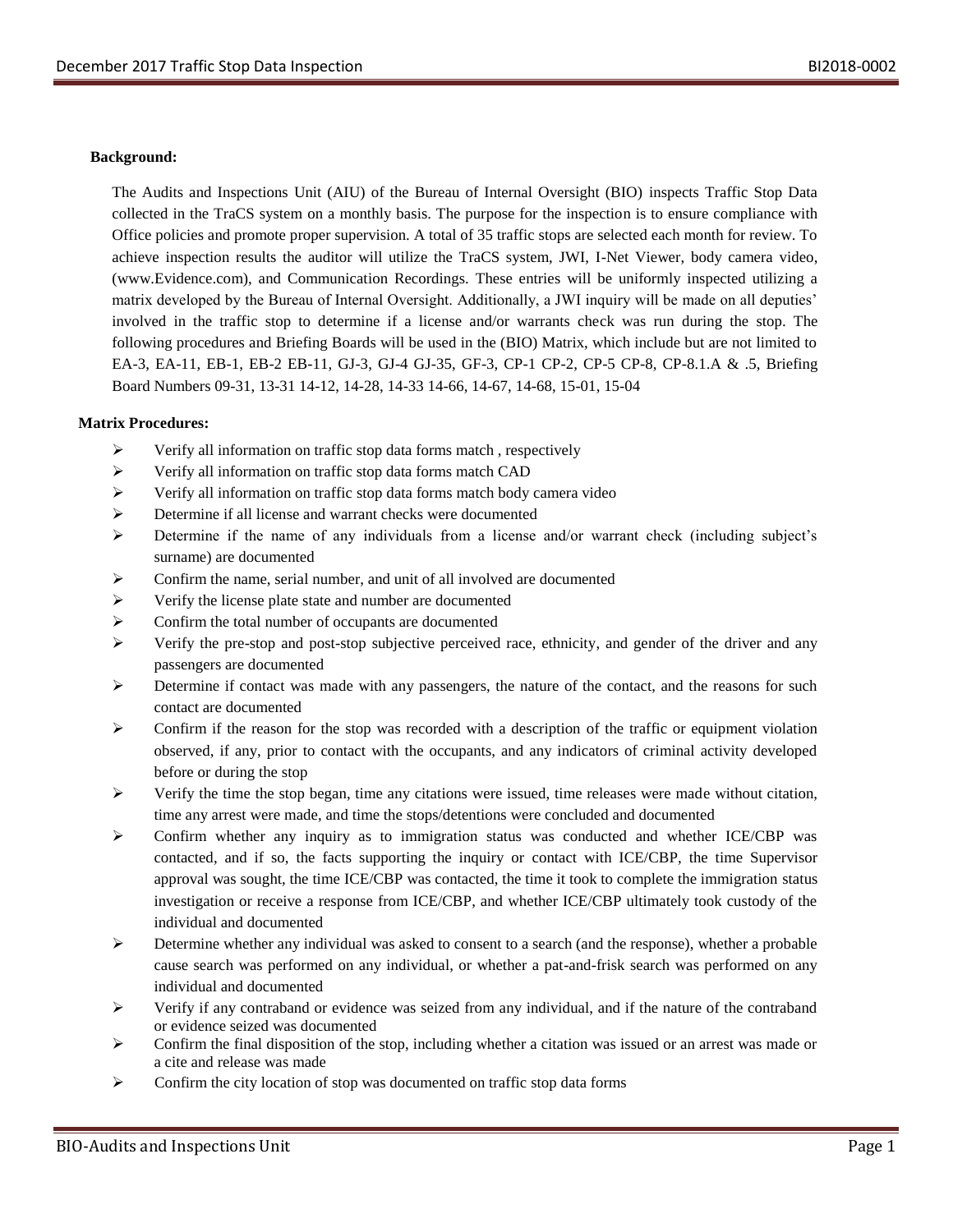- $\triangleright$  Verify a receipt contained a signature or acknowledgment that the subject was served and if not there was a documented reason
- $\triangleright$  Verify video was available
- Determine if video recorded the Traffic Stop in its entirety
- Review incident video footage to ensure deputies adhere to all MCSO Policies

## **Criteria:**

- > MCSO Policy
- MCSO Policy EB-1, Traffic Enforcement, Violator Contracts, and Citation Issuance
- MCSO Policy EB-2, Traffic Stop Data Collection
- MCSO Policy GJ-35 Body Worn Cameras

## **Conditions:**

The AIU reviewed 35 out of 1,695 traffic stops made during the month of December 2017. Additionally, 10 of the 35 were selected for body camera review. These traffic stops included 1 DUI (692's), 0 Reckless Driving (693's), and 0 Aggressive Driving (693R's).

## **Results:**

- $\geq$  80% or 28 out 35 traffic stops had no deficiencies (28 ÷ 35 = 0.80 or 80%).
- $\triangleright$  The overall results were an 8% decrease in compliance from the November 2017 inspection.



The inspector found the following potential deficiencies during the inspection:

|            |                  | Sworn Employee |                   |           |                                       |
|------------|------------------|----------------|-------------------|-----------|---------------------------------------|
| Dist/Div:  | Incident Number: | Name:          | <b>Supervisor</b> | Commander | Deficiency:                           |
| District 1 | MC17302108       | Deputy         | Sergeant          | Captain   | Signature was not captured on warning |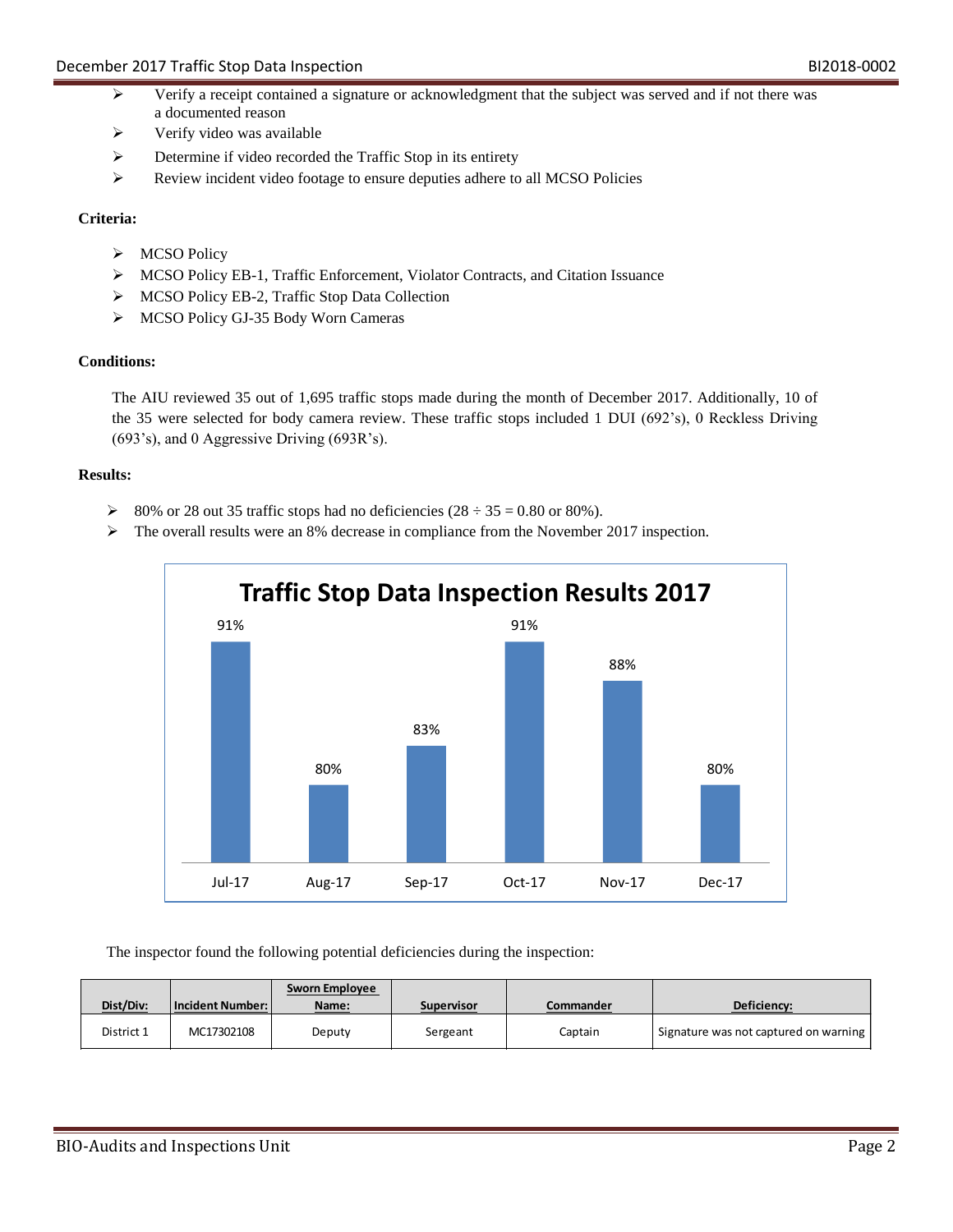| Dist/Div:  | <b>Incident Number:</b> | <b>Sworn Employee</b><br><u>Name:</u> | <b>Supervisor</b> | Commander | Deficiency:                                 |
|------------|-------------------------|---------------------------------------|-------------------|-----------|---------------------------------------------|
| District 2 | MC17306160              | Deputy                                | Sergeant          | Captain   | Assisting Deputy & BWC Log not<br>completed |

|            |                         | Sworn Employee |                   |                  |                                     |
|------------|-------------------------|----------------|-------------------|------------------|-------------------------------------|
| Dist/Div:  | <b>Incident Number:</b> | Name:          | <b>Supervisor</b> | <b>Commander</b> | Deficiency:                         |
| District 4 | MC17296510              | Deputy         | Sergeant          | Captain          | BWC was not activated               |
| District 4 | MC17297026              | Deputy         | Sergeant          | Captain          | BWC was not activated/malfunctioned |
| District 4 | MC17298914              | Deputy         | Sergeant          | Captain          | Wants/Warrants check was not        |
|            |                         |                |                   |                  | completed on driver                 |
| District 4 | MC17310011              | Deputy         | Sergeant          | Captain          | Wants/Warrants check was not        |
|            |                         |                |                   |                  | completed on driver                 |

| Dist/Div:  | <b>Incident Number:</b> I | <b>Sworn Employee</b><br>Name: | <b>Supervisor</b> | Commander | Deficiency:                                     |
|------------|---------------------------|--------------------------------|-------------------|-----------|-------------------------------------------------|
| District 6 | MC17316083                | Deputy                         | Sergeant          | Captain   | Complete stop was not captured on<br><b>BWC</b> |

#### **Recommendations:**

The data from the MCSO Contact Forms is utilized in the EIS process of completing the ASU statistical analysis of traffic stops. These analyses occur monthly, quarterly and annually and having accurate information on the Contact Forms will reduce erroneous data in the ASU analysis. Therefore, any errors found by the supervisor during their reviews and discussions should be corrected. Any errors found from an inspection should be corrected. An example from above would be as follows: if a Deputy did not input the names of the driver and passenger contacted during a traffic stop, he would go back to the Contact Form and add the data.

Supervisors are urged to discuss with their employees the policy requirement to complete a license and warrant check (27/29) on the driver of every traffic stop. They are also encouraged to discuss the correct method on how to complete the action in CAD as there have been multiple occasions of deputies only completing a 10/27 (entering DL# in 27/29 screen of CAD instead of name/DOB).

Assisting Deputies and Supervisors arriving at traffic stops are reminded of the requirement to complete the "Assisting Deputy & Body-Worn Camera Log."

## **A total of 4 BIO Action Forms are due from the potential deficiencies detailed above. One BIO form per Deputy or deficient Bureau is requested (not per deficiency).**